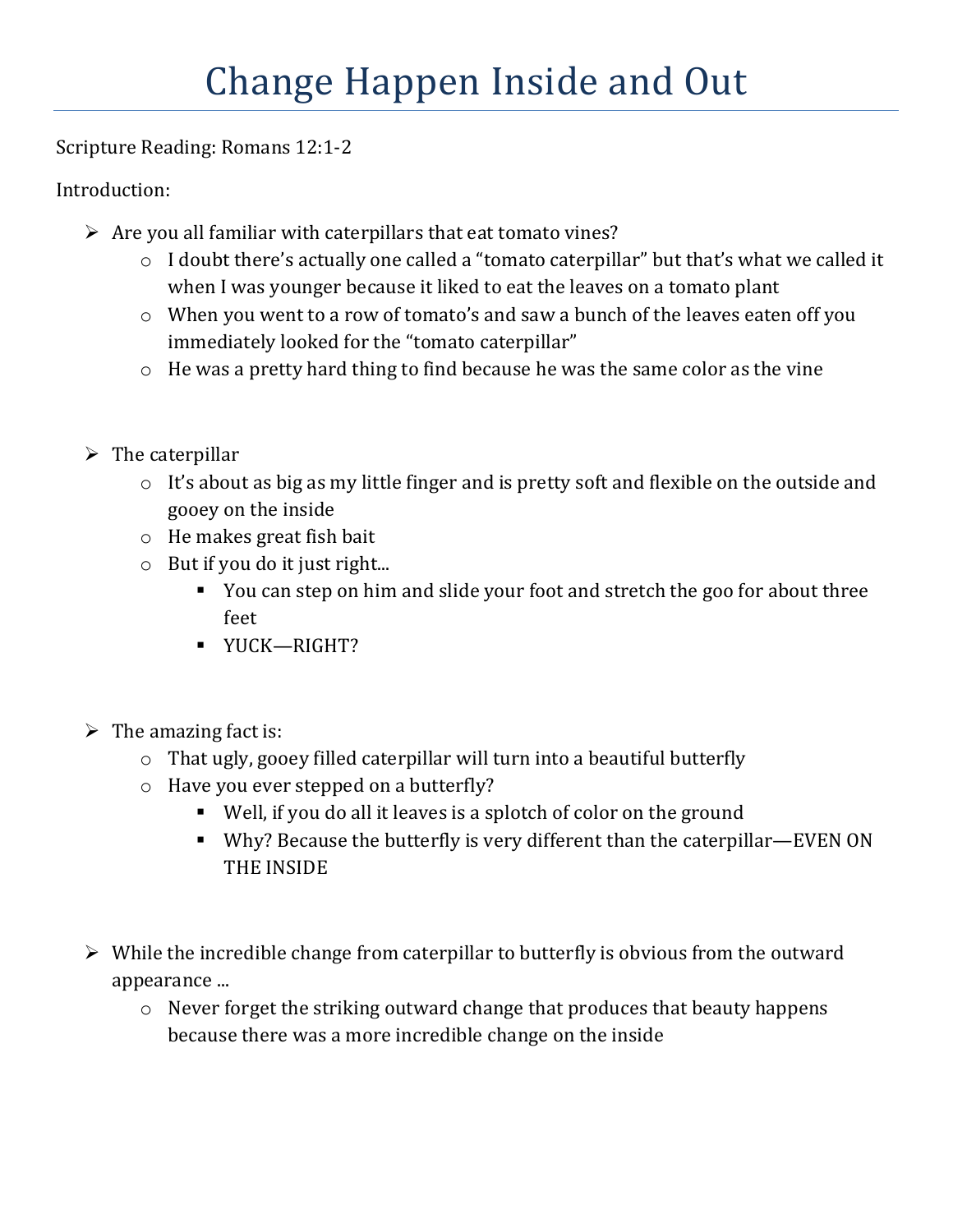#### **DISCUSSION**

### **I. OUR GOD IS THE CREATOR WHO BROUGHT ALL THINGS INTO EXISTENCE**

- A. Everything has its origin in God, and everything was good when God created it.
	- a. Evil totally corrupted everything God made
		- i. It distorted everything God created including us
		- ii. B/c of evil—the physical world God created was no longer good
	- b. If you have not considered how totally evil corrupted what God created— FOCUS ON THIS ILLUSTRATION FOR A MOMENT
		- i. Before sin—Adam and Eve lived totally naked
		- ii. Until they rebelled against God—They wore no clothing
		- iii. And that was not vulgar
		- iv. It was not shocking
		- v. It was not crude
		- vi. It was not impure
		- vii. And it produced no shame, no guilt, and no embarrassment
	- c. Be honest church, can you grasp that?
		- i. Can you imagine public nakedness as the common reality without evil?
		- ii. No vulgar words or actions or thoughts?
		- iii. No shocking words, actions, or thoughts?
		- iv. No crude words, actions, or thoughts?
		- v. No impure words, actions, or thoughts?
		- vi. No shame, no guilt, no embarrassment, no danger?
		- vii. Does this give you just a hint of what evil has done to us?
	- d. God created and evil destroyed—AND IN CHRIST GOD RECREATES
		- i. What God does on the act of recreating us is just as real as what God did when He created
- B. "Is it really that important that I understand this?"
	- a. No—IT GOES BEYOND BEING "REALLY IMPORTANT"
	- b. It is essential that we understand this!
- C. Paul stressed the importance the understanding of this in two letters:
	- a. He stressed it to the church at Ephesus when he wrote **Ephesians 4:17-24** (READ)
		- i. He said...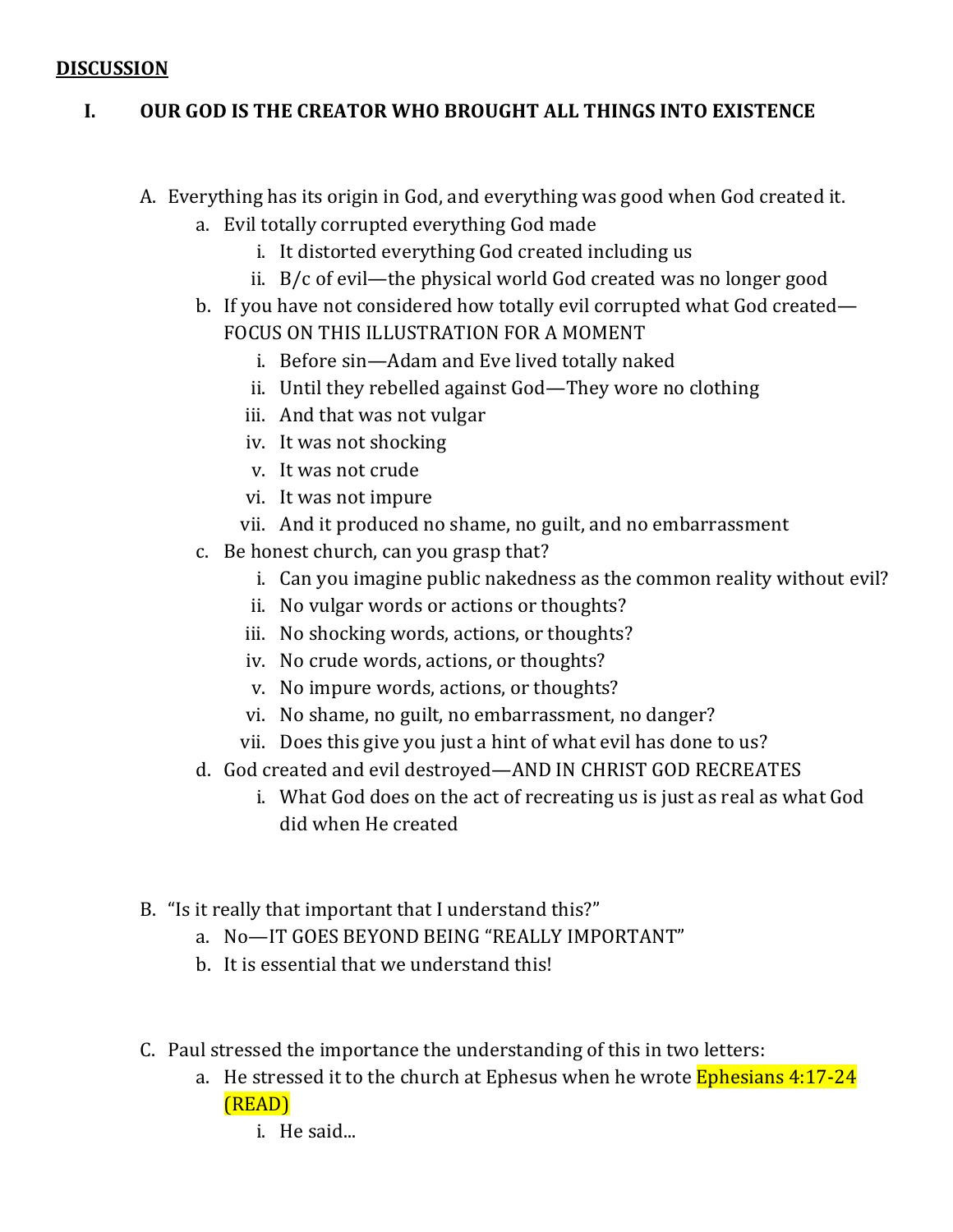- 1. B/c you are Christians you do not live and act like people who don't know God
- 2. They do not understand; they do not know and their hearts are hard
- 3. The calluses on their hearts allow physical appetites and greed to control their lives
- 4. That is not what you learned when you were taught about Christ
- ii. He said...
	- 1. You learned you were no longer to live that way
	- 2. You learned an entirely new way to see the world and an entirely new way to think
	- 3. You learned that you must put off your old existence and out on your new existence in Christ
	- 4. This new existence was created by God Himself in the righteousness and holiness of truth
- b. Paul emphasized the same thing to the congregation at Colossae in Colossians 3:5-10 (READ)
	- i. He said...
		- 1. Don't use your bodies for immoral sexual purposes, or evil desires, or greed
		- 2. You need to respond to God's love and these worldly things invite God's wrath
		- 3. That is the kind of life you use to live—but you don't need that life anymore
		- 4. You don't let anger, wrath, malice, abusive language, or lying be a part of your new existence
		- 5. Those were a part of your old self that died
		- 6. You put on the new self fashioned in the image of Christ who has created you again
- D. Notice something the scriptures plainly emphasize
	- a. We do not use our bodies for ungodly purposes
	- b. We do not live out lives in ungodly ways b/c we have been recreated on the inside
	- c. Both sets of scriptures we looked at this morning stress the fact that Christians are a spiritual creation of God!
	- d. THIS CREATION MAKES US A NEW SELF—SOMEONE DIFFERENT FROM OUR FORMER SELVES
	- e. We behave differently and live differently in our daily lives because WE HAVE CHANGED ON THE INSIDE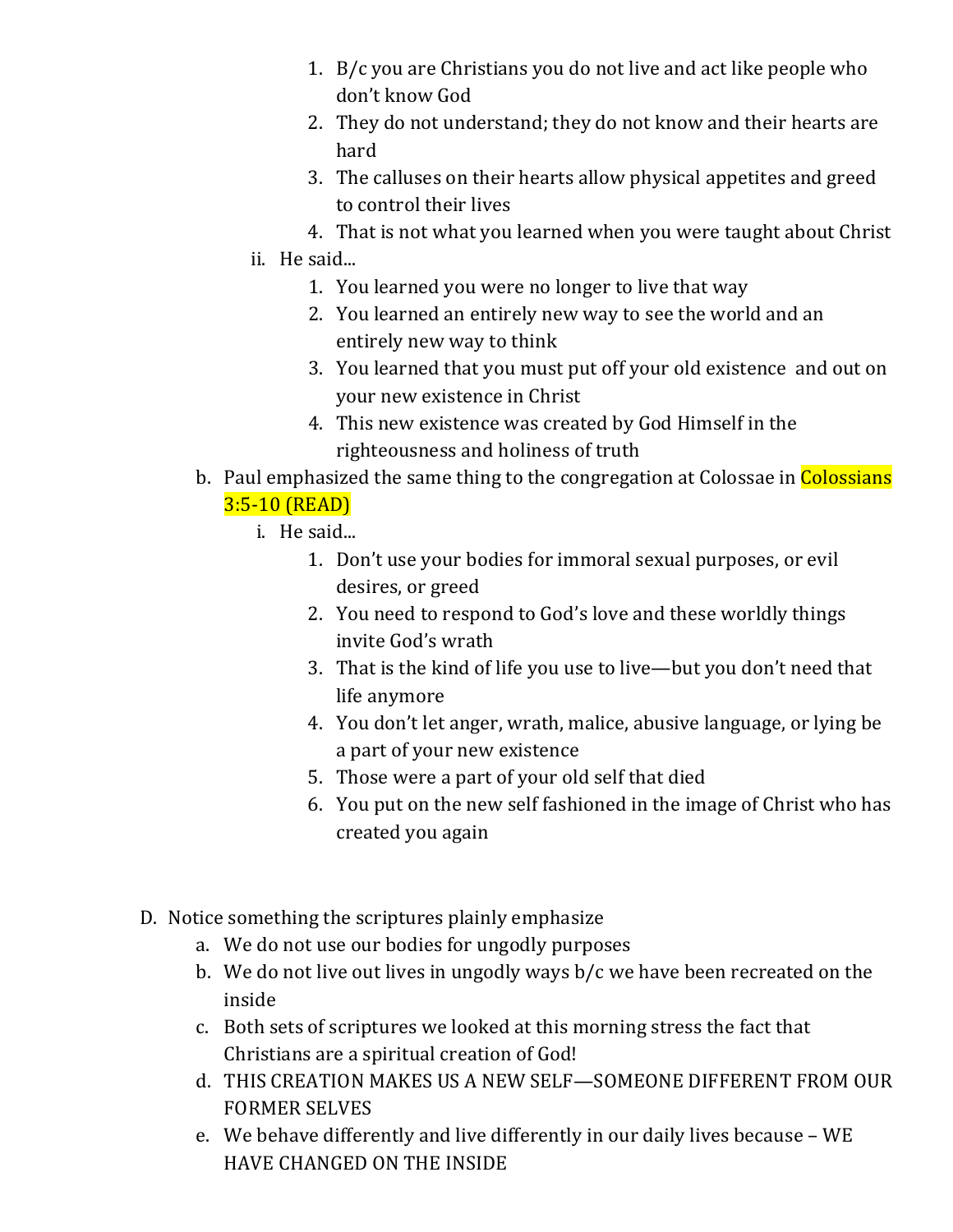f. God recreated the inside and the outside makes that new creation obvious

# **II. AS CHRISTIANS WE HAVE LONG STRESSED THE WAY THINGS LOOKED**

- A. We place an enormous emphasis on what we do with our bodies
	- a. We stressed restrictions on how we dress
	- b. We stressed restrictions on where we go
	- c. We stressed activities that Christians should avoid
	- d. On of our big questions is, "How will this look to other people?"
- B. Its legitimate to emphasize that a Christian must be concerned about how they use their bodies
	- a. Both the Ephesian and the Colossian scriptures stressed that our bodies & our lives are no to be used for evil purposes
	- b. Paul urged Christians to present their bodies as a living sacrifice to God in Romans 12:1, "I beseech you therefore, brethren, by the mercies of God, that you present your bodies a living sacrifice, holy, acceptable to God, *which is* your reasonable service."
	- c. Paul urged Christians to realize their bodies must not be used for sexual sin in I Corinthians 6:19-20, "Or do you not know that your body is the temple of the Holy Spirit *who is* in you, whom you have from God, and you are not your own? 20 For you were bought at a price; therefore glorify God in your body and in your spirit, which are God's."
- C. But our outward appearance is meaningless if the outside doesn't reflect the inside
	- a. When we brought our sins to God for forgiveness
		- i. And allowed God to place us in Christ
		- ii. We allowed His creative power into our lives
		- iii. And God recreated us all over again on the inside
- D. What happens when God recreates me on the inside?
	- a. A lot of things...
	- b. But the one major change is that it brings into existence my godly conscience
		- i. I begin to make choices based on my relationship with God through Jesus Christ